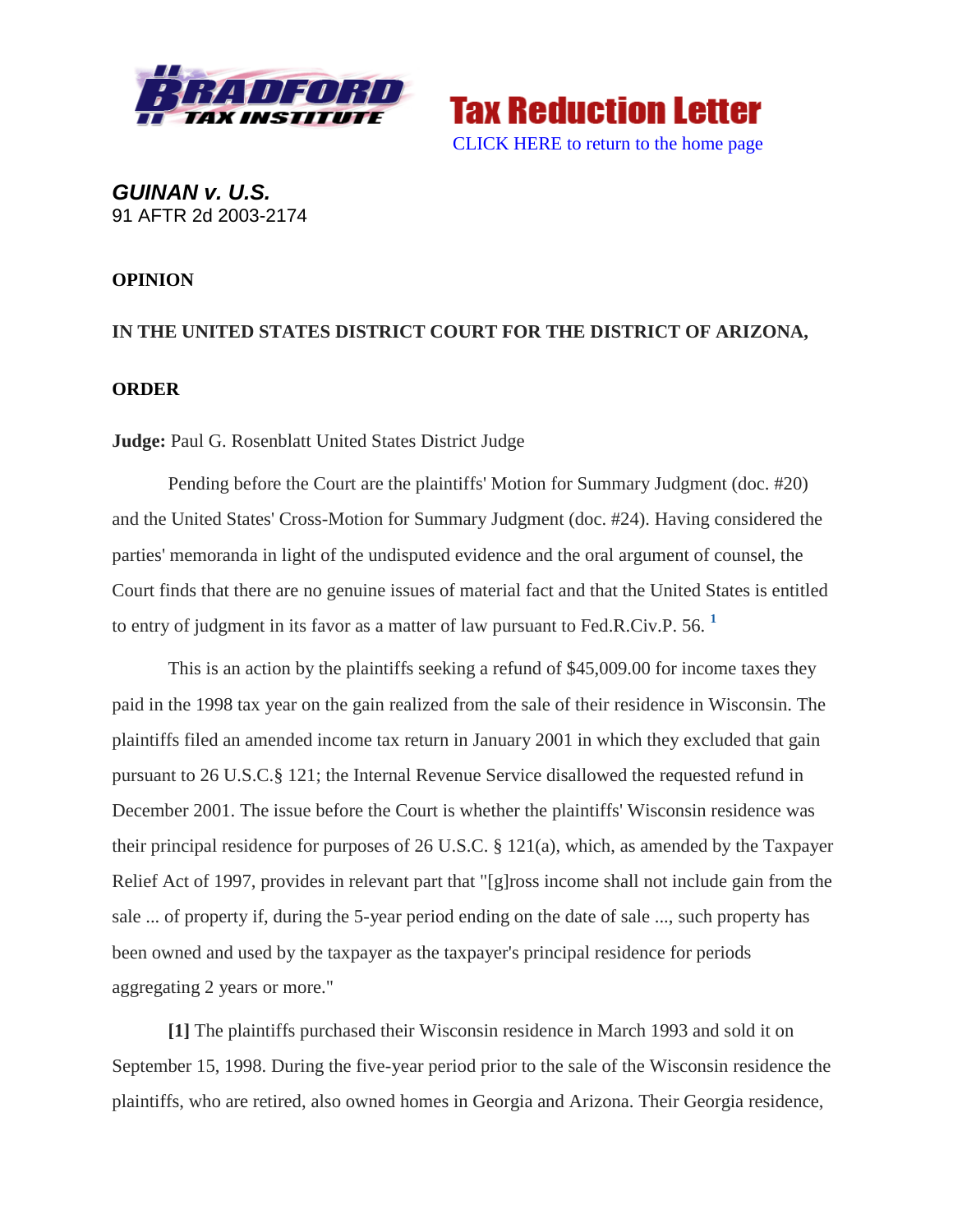which they owned when they purchased the Wisconsin residence, was sold in 1996, at which time they purchased a home in Arizona. The plaintiffs generally resided at their Wisconsin home during the warmer months and at their Georgia or Arizona homes during the rest of the year. According to the plaintiffs' affidavit, which the United States does not dispute, during the fiveyear period from September 15, 1993 through September 15, 1998 the plaintiffs occupied their Wisconsin residence for 847 days, their Georgia residence for 563 days, and their Arizona residence for 375 days. **[2](#page-4-0)** 

<span id="page-1-0"></span>The plaintiffs, as the taxpayers claiming a refund due to an exclusion from income, bear the burden of proving that their Wisconsin residence was their principal residence during the relevant time period. Rockwell v. C.I.R., 512 F.2d 882, 887 [35 AFTR 2d 75-1055] (9th Cir. 1975); Pipitone v. United States, 180 F.3d 859, 862 [83 AFTR 2d 99-2769] (7th Cir. 1999). The Court concludes as a matter of law that they have not met that burden.

The United States concedes that the plaintiffs owned and used their Wisconsin residence for the duration required by  $\S 121(a)$  during the relevant five year period. See Treasury Regulation § 1.121-1(c). Since what remains disputed is whether the plaintiffs used the Wisconsin residence as their principal residence during that time period, the Court looks to Treasury Regulation § 1.121-1(b) (2) for guidance. **[3](#page-4-1)** That regulation states:

<span id="page-1-1"></span>(2) Principal residence. In the case of a taxpayer using more than one property as a residence, whether property is used by the taxpayer as the taxpayer's principal residence depends upon all of the facts and circumstances. If a taxpayer alternates between 2 properties, using each as a residence for successive periods of time, the property that the taxpayer uses a majority of the time during the year ordinarily will be considered the taxpayer's principal residence. In addition to the taxpayer's use of the property, relevant factors in determining a taxpayer's principal residence include, but are not limited to ((i)) The taxpayer's place of employment;

((ii)) The principal place of abode of the taxpayer's family members; ((iii)) The address listed on the taxpayer's federal and state tax returns, driver's license, automobile registration, and voter registration card;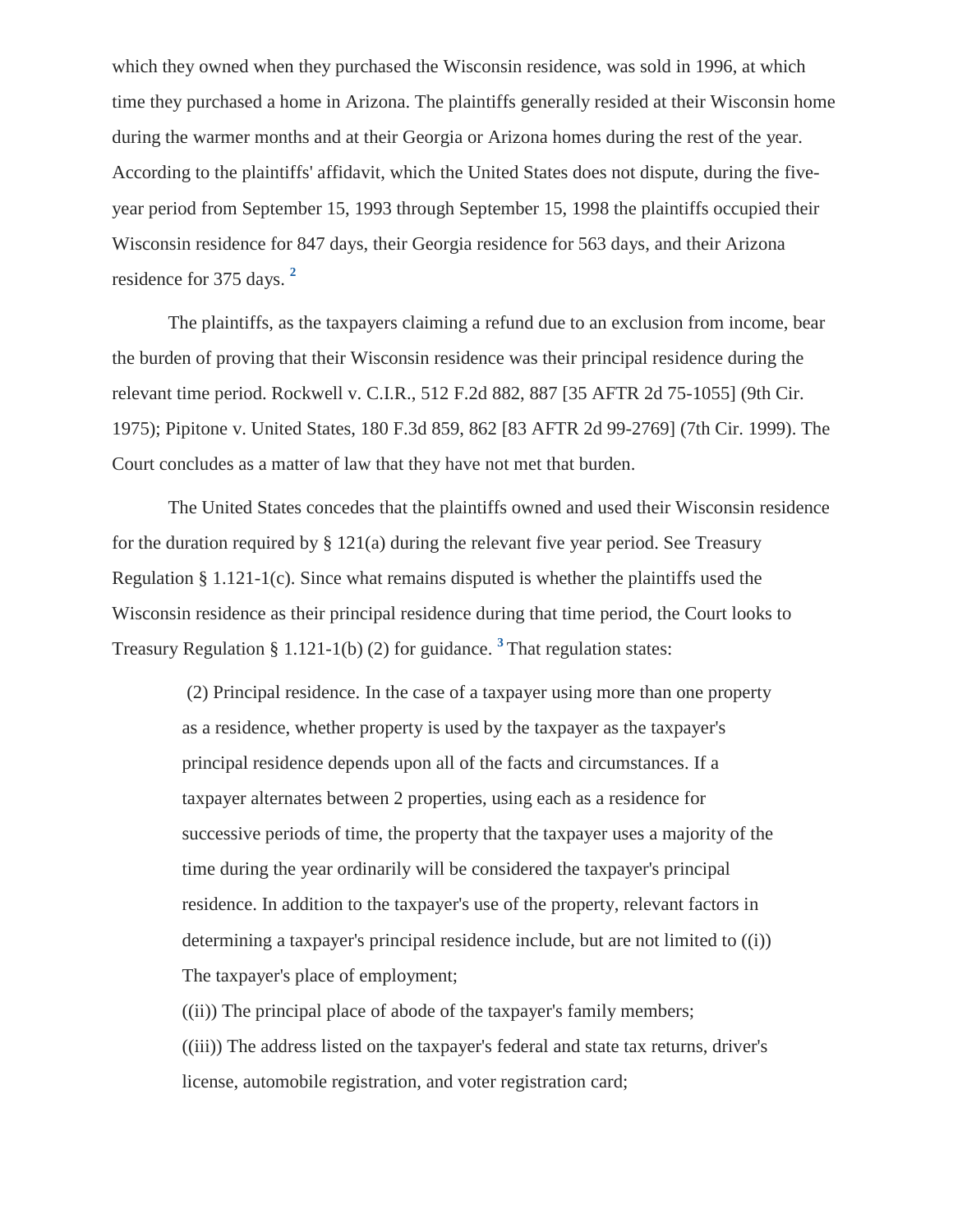((iv)) The taxpayer's mailing address for bills and correspondence;

 $((v))$  The location of the taxpayer's banks; and

((vi)) The location of religious organizations and recreational clubs with which the taxpayer is affiliated.

The Court concurs with the United States that the fact that the plaintiffs utilized the Wisconsin residence on more days in total during the relevant five year period than either the Georgia residence or the Arizona residence is not determinative for purposes of § 121(a) since the governing regulation refers to the time spent in a residence during a single tax year. See § 1.121-1(b)(2) ("[T]he property that the taxpayer uses a majority of the time during the year ordinarily will be considered the taxpayer's principal residence." (Emphasis added). The plaintiffs' own undisputed figures fail to establish that the Wisconsin house was their principal residence inasmuch as they show that the plaintiffs spent more time in the Wisconsin house only during the first year of the five-year period (1993-1994), and that for each of the other four years they spent the majority of each year either at the Georgia house (1994-1995 and 1995-1996), or the Arizona house (1996-1997 and 1997-1998); their figures also show that for the entirety of the five-year period they spent more time in the Georgia and Arizona houses combined than they did in the Wisconsin house (52.5% versus 47.5%, respectively).

The Court also concurs with the United States that while time spent in a residence is a major factor, if not the most important factor, in determining whether it is the principal residence, other factors are also relevant, see § 1.121-1(b) (2), and in this case those other factors, taken as a whole, do not establish that the Wisconsin house was the plaintiffs' principal residence during the relevant time period.

First, a majority of the relevant factors do not actually favor any one of the residences as being the principal residence: the location of the plaintiffs' recreational and other activities do not favor Wisconsin since the evidence reflects activities in both Wisconsin and Georgia, e.g., while Mr. Guinan served on the board of their Wisconsin homeowners' association and the plaintiffs returned to Wisconsin during the winter months for major holidays and to attend Green Bay Packers games, both of the plaintiffs were actively involved in tennis activities in Georgia and Mr. Guinan lectured at local Georgia colleges; the location of the principal abodes of the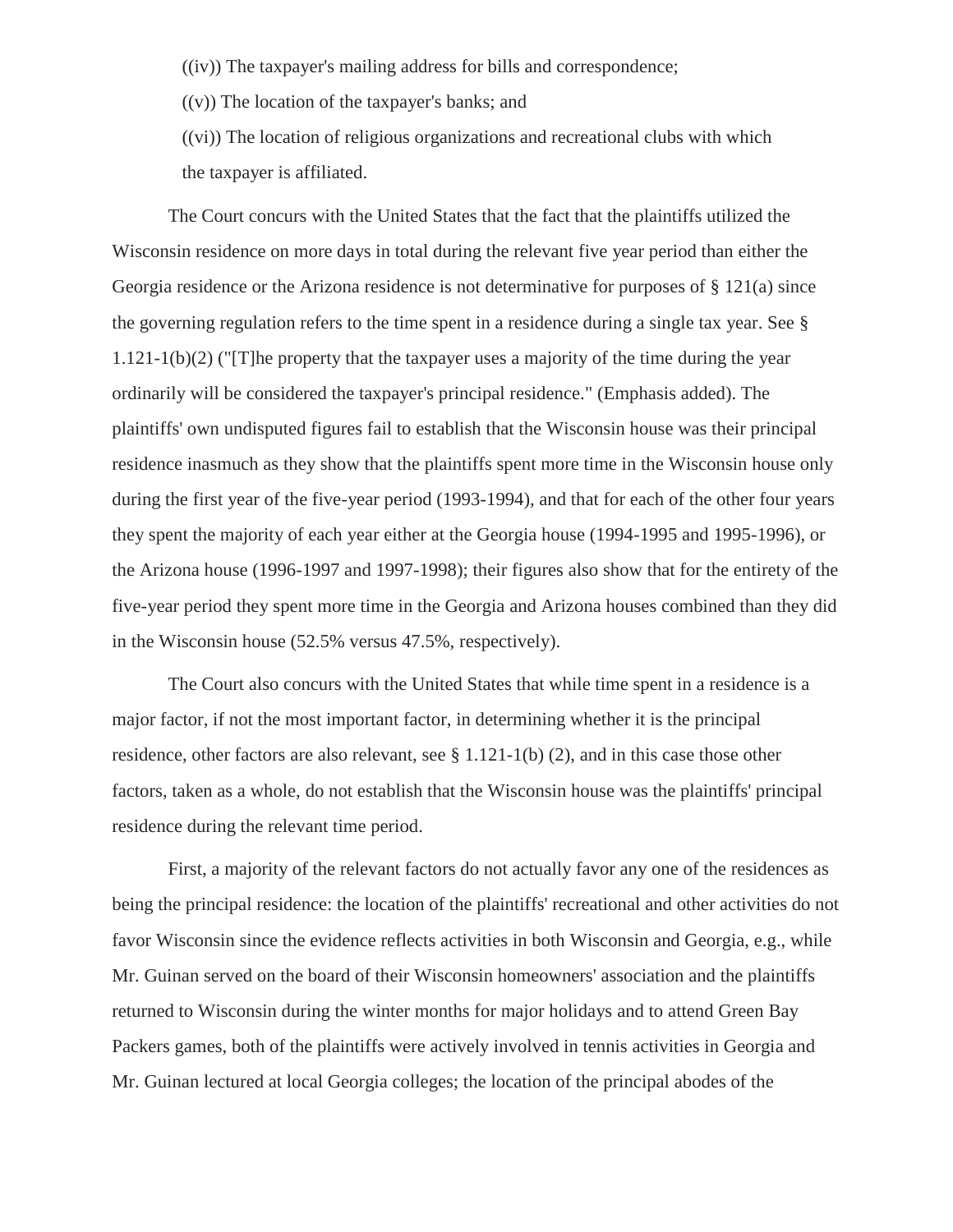plaintiffs' children do not favor any of the residences since none of the children then lived in Wisconsin, Georgia, or Arizona; the location where the plaintiffs received their mail and did their banking does not favor Wisconsin since the plaintiffs received mail and had bank accounts at each residence; and the location where the plaintiffs registered their vehicles does not favor Wisconsin since while the plaintiffs kept one car and two boats in Wisconsin, they kept two cars at their Georgia house and then at their Arizona house.

Second, other important factors, however, definitely point to the Wisconsin residence as not being the plaintiffs' principal residence in that, during the relevant time period, neither plaintiff filed any Wisconsin state tax return but did file Georgia and/or Arizona state returns, neither plaintiff was registered to vote in Wisconsin but both were registered in Georgia and then in Arizona, neither plaintiff had a Wisconsin driver's license but both had a Georgia license and then an Arizona license, and the plaintiffs treated their Arizona house as their principal residence for the 1999 tax year for purposes of the now-repealed 26 U.S.C. § 1034(a).

Third, the one relevant factor decidedly favoring Wisconsin as the principal residence, i.e., the imposing size of the Wisconsin house, is insufficient as a matter of law to overcome the facts and circumstances establishing that Wisconsin was not the plaintiffs' principal residence for purposes of § 121(a). Therefore,

IT IS ORDERED that the plaintiffs' Motion for Summary Judgment (doc. #20) is denied.

IT IS FURTHER ORDERED that the United States' Cross-Motion for Summary Judgment (doc. #24) is granted and that the Clerk of the Court shall enter judgment accordingly.

Dated this 9**th** day of April, 2003.

Paul G. Rosenblatt

United States District Judge

<span id="page-3-0"></span>**[1](#page-0-0)** 

 The Court notes that 13 of the plaintiffs' 32 statements of fact, i.e., nos. 11, 13-18, 23-25, 27-28, and 32, are supported solely by statements made by Mr. Guinan during his deposition but the cited-to deposition pages were inadvertently not submitted as evidence by the plaintiffs and are